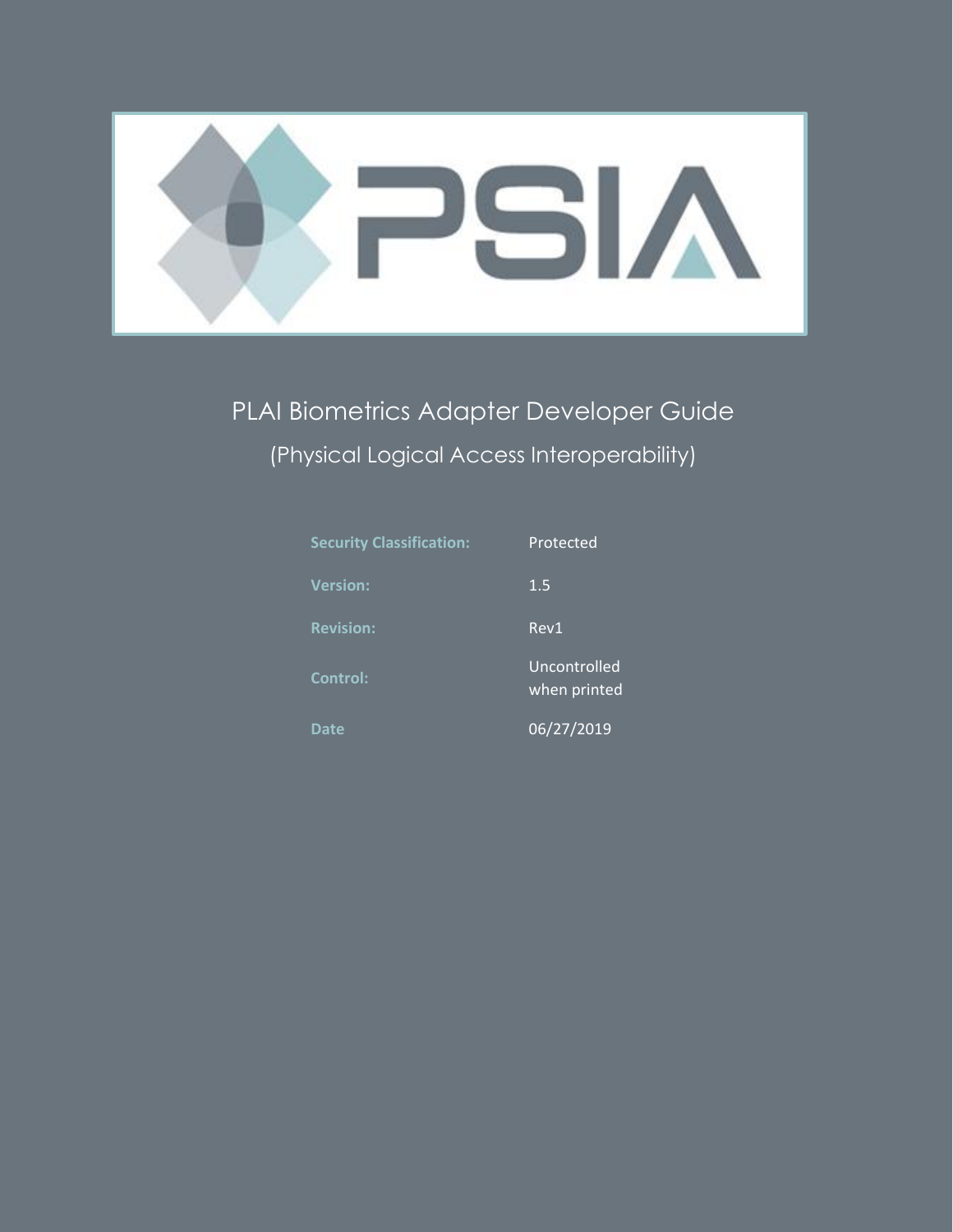## Disclaimer

THIS DOCUMENT IS PROVIDED "AS IS" WITH NO WARRANTIES WHATSOEVER, INCLUDING ANY WARRANTY OF MERCHANTABILITY, NONINFRINGEMENT, FITNESS FOR ANY PARTICULAR PURPOSE, OR ANY WARRANTY OTHERWISE ARISING OUT OF ANY PROPOSAL, SPECIFICATION OR SAMPLE. Without limitation, PSIA disclaims all liability, including liability for infringement of any proprietary rights, relating to use of information in this specification and to the implementation of this specification, and PSIA disclaims all liability for cost of procurement of substitute goods or services, lost profits, loss of use, loss of data or any incidental, consequential, direct, indirect, or special damages, whether under contract, tort, warranty or otherwise, arising in any way out of use or reliance upon this specification or any information herein.

No license, express or implied, by estoppel or otherwise, to any PSIA or PSIA member intellectual property rights is granted herein.

#### **Except when a license is hereby granted by PSIA to copy and reproduce, this specification is for internal use only.**

Contact the Physical Security Interoperability Alliance at info@psialliance.org for information on specification licensing through membership agreements.

Any logos and brands contained herein are the property of their respective owners.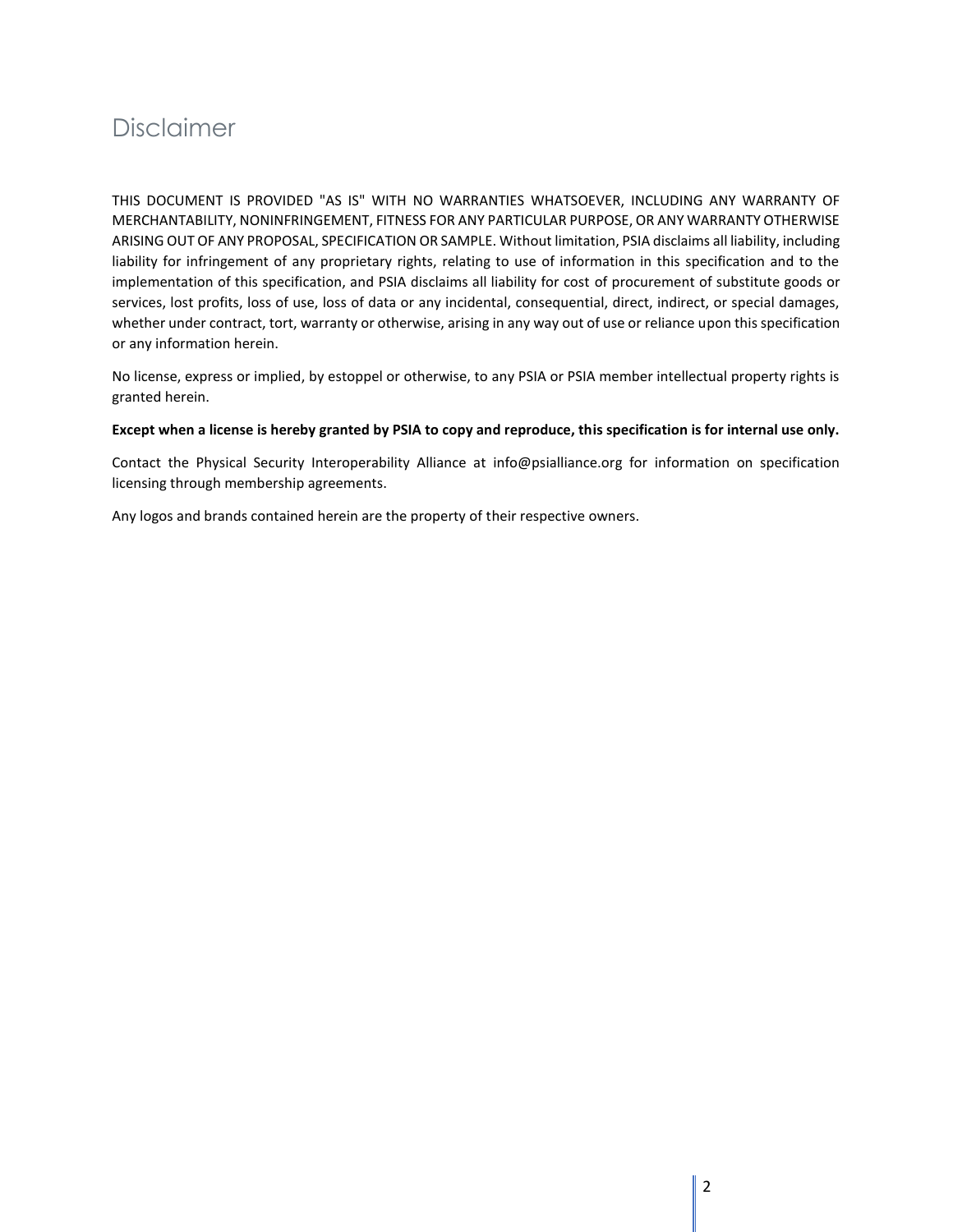# **Table of Contents**

| 1.0   |  |
|-------|--|
| 1.    |  |
| 1.1   |  |
| 1.2   |  |
| 1.3   |  |
| 1.4   |  |
| 1.4.1 |  |
| 2.    |  |
| 2.1   |  |
| 2.2   |  |
| 2.3   |  |
| 2.4   |  |
| 2.5   |  |
| 2.6   |  |
| 3.    |  |
| 3.1   |  |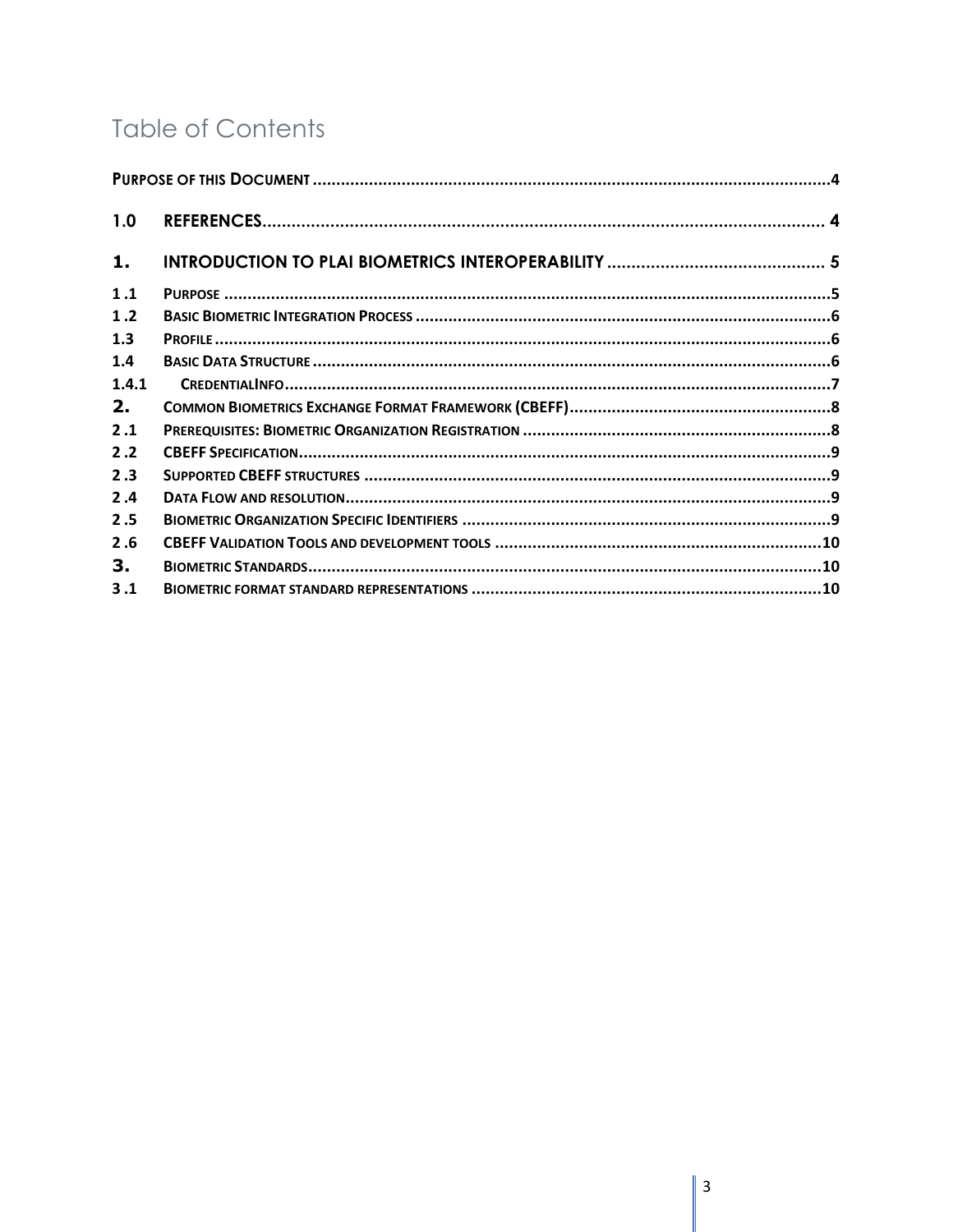# <span id="page-3-0"></span>Purpose of this Document

This document covers the architecture and information flow of a PLAI system integration. The purpose and role of each component in the system is provided below.

## <span id="page-3-1"></span>1.0 References

| PLAI Adapter Developer Guide                      |
|---------------------------------------------------|
| ISO Biometric Standard 19785-1-2015.pdf           |
| PSIA Area Control Specification (Later than V3.1) |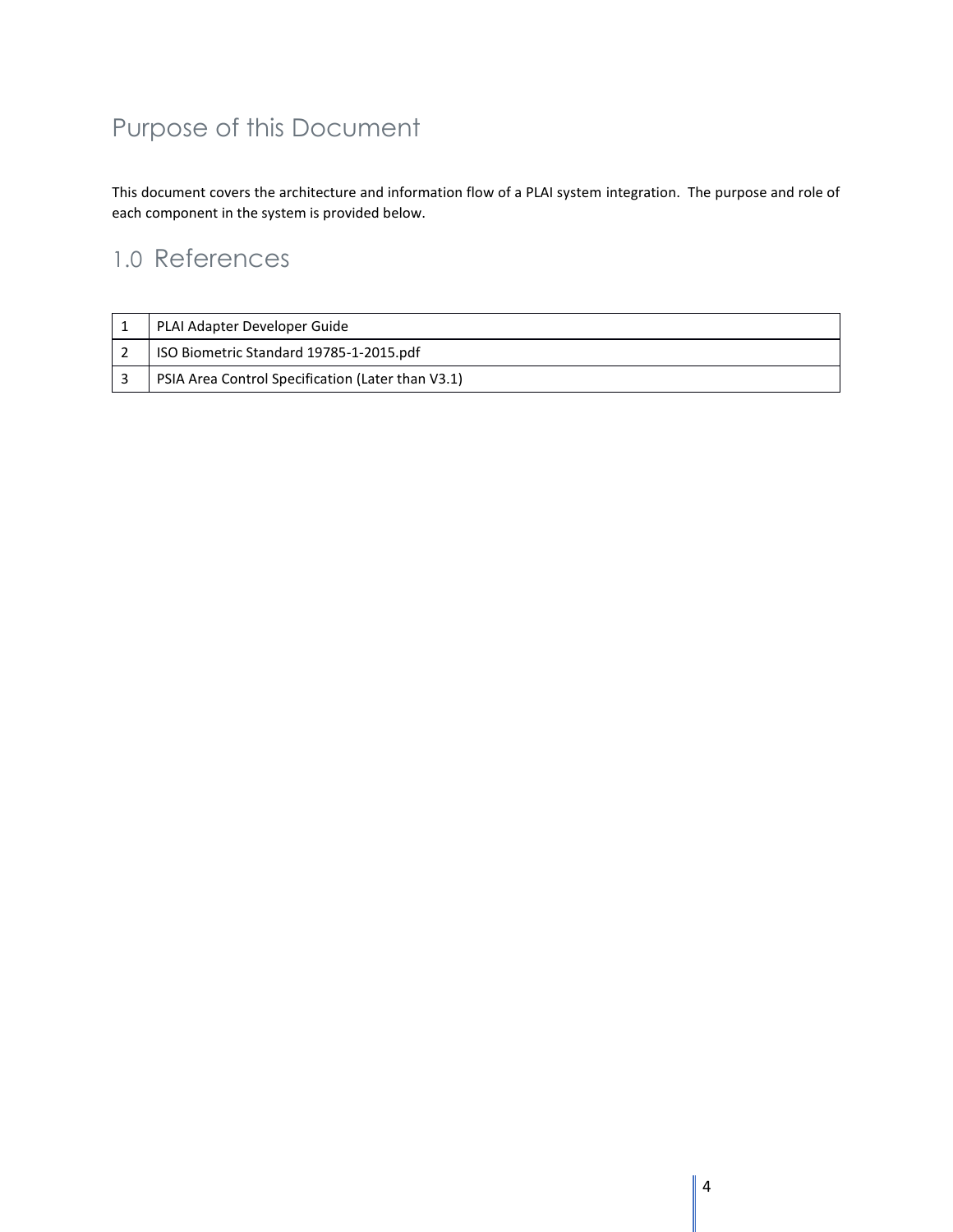## <span id="page-4-0"></span>1. **Introduction to PLAI Biometrics interoperability**

## <span id="page-4-1"></span>1 .1 Purpose

Physical-Logical Access Interoperability (PLAI) was established to provide interoperability between disparate Physical Access Control Systems (PACS) by way of a common authoritative source. The biometrics specification extends the PLAI specification by facilitating the movement of biometric data as part of the PLAI framework. The PLAI specification is designed to allow interoperability between disparate and similar biometric systems by facilitating the movement of both proprietary and open standard biometric information, whether that be in raw or processed formats.

For a full explanation and implementation guide refer to the PLAI Adapter Developer Guide. This guide is provided only to highlight the additions to the main guide.

### 1 .2 Biometric Integration use cases

- Movement of biometric data between systems of biometric vendors that support the same modality of biometrics, for purposes of single enrolment.
- Movement of data between systems of the same biometric vendor to synchronize data across multiple sites.
- Movement of data between systems of the same biometric vendor for the purpose of consistency of biometric data, backup, scalability and high availability.
- Migration of biometric data from one system to another, ensuring both can continue to operate concurrently.
- Creation of a universal biometric enrolment station to share data across systems that can consume data across biometric systems.
- <span id="page-4-2"></span>• OSDP implementation for template on panel where the templates are sent back from the biometric system and the biometric template can be provided at the point of transaction.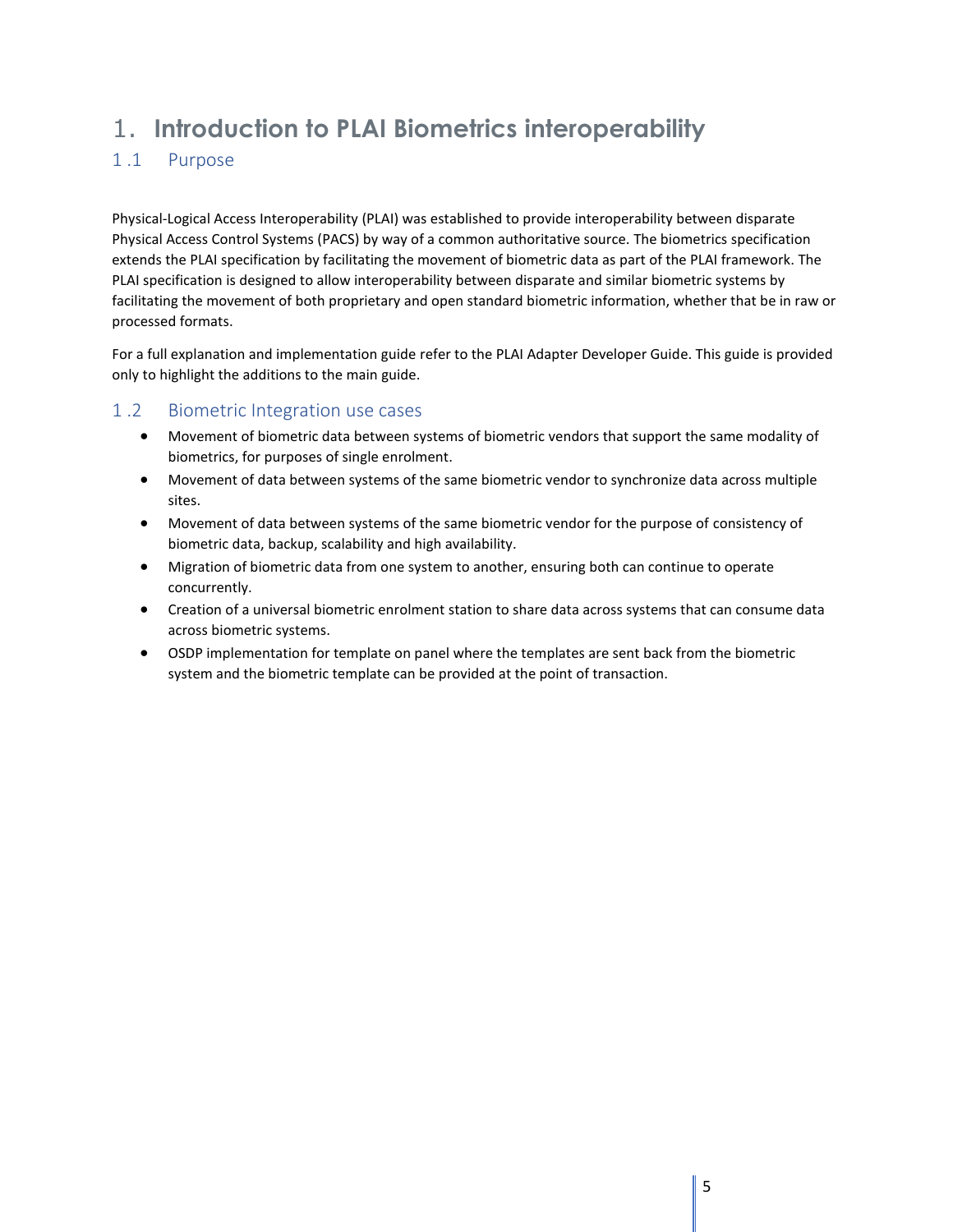### 1 .3 Basic Biometric Integration Process



*Figure 1 – Workflow to properly register a biometric vendor for formal compliance with PLAI*

### <span id="page-5-0"></span>1.3 Profile

The PLAIBiometrics profile is an extension of the PLAIBase profile. (More information about PLAIBase can be found in the PLAI Adapter Developer Guide; Section 3.1) The implementation of the PLAIBiometrics profile is dependent on having the PLAIBase profile implemented.

The PLAI Agent will request the supported profiles from the PLAI Adapter and only if the PLAIBiometrics profile is supported will it send the relevant biometric extension information as part of the PLAIBase profile. This ensures smaller packets and lower network usage for adapters where biometric information is not relevant. Additionally, the separation of profiles provides backward compatibility with all systems that have already created a PLAI adapter.

### <span id="page-5-1"></span>1.4Basic Data Structure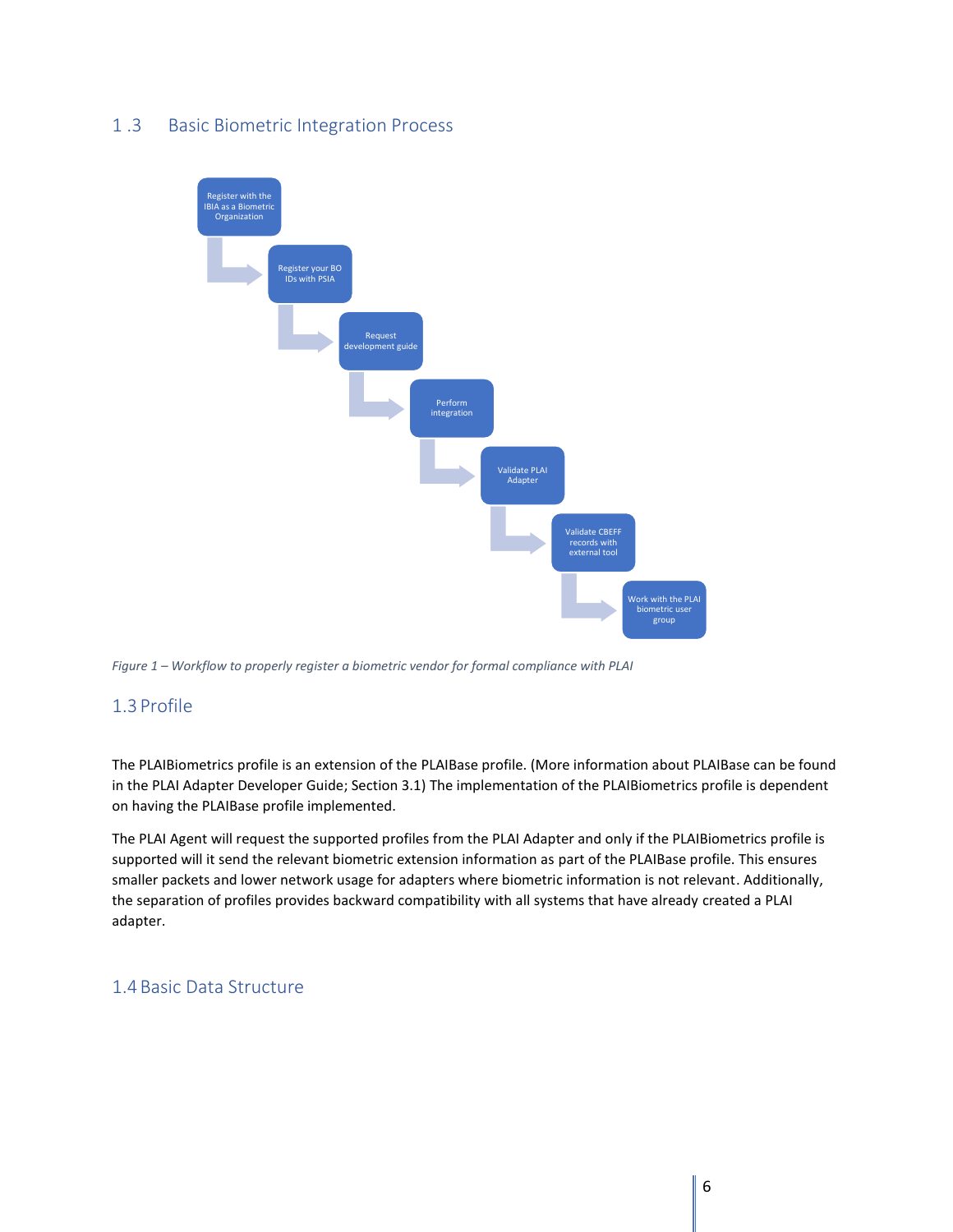

*Figure 2 – PLAIBase with PLAIBiometric credential extension (highlighted in gold)*

The basic structure of the PLAIBase specification can be seen in Figure 2. The biometric data specification extends an existing credential. Each biometric record will have its own credential represented separately from other types of credentials like Card, PIN, Tag etc. The CredentialInfo structure makes use of a type property that specifies the nature of credential being used.

The biometric data is encoded in a CBEFF (Common Biometric Exchange Format Framework) record. This is an open international standard used by government as well as private organizations to facilitate the transfer of biometrics between biometric systems. The full details of the CBEFF structure are not described in this document and can be found in the ISO Biometric Standard 19785-1-2015.

## <span id="page-6-0"></span>1.5.1 CredentialInfo

The basic CredentialInfo class structure follows the following XML structure for a biometric record.

```
<CredentialInfo version="1.0">
<ID>0</ID>
<UID>{01dc2123-9999-4444-0034-111110222111}</UID>
<Name>Idemia Record</Name>
<Description>Idemia Record for interoperability</Description>
<AssignedToID>
       <GUID>{21c3c623-3181-42e7-9426-cd40a65f65ac}</GUID>
</AssignedToID>
<State>Active</State>
<IdentifierInfoList>
       <IdentifierInfo>
              <Type>Biometric</Type>
              <Value>CBEFF RECORD HERE</Value>
              <ValueEncoding>Base64</ValueEncoding>
```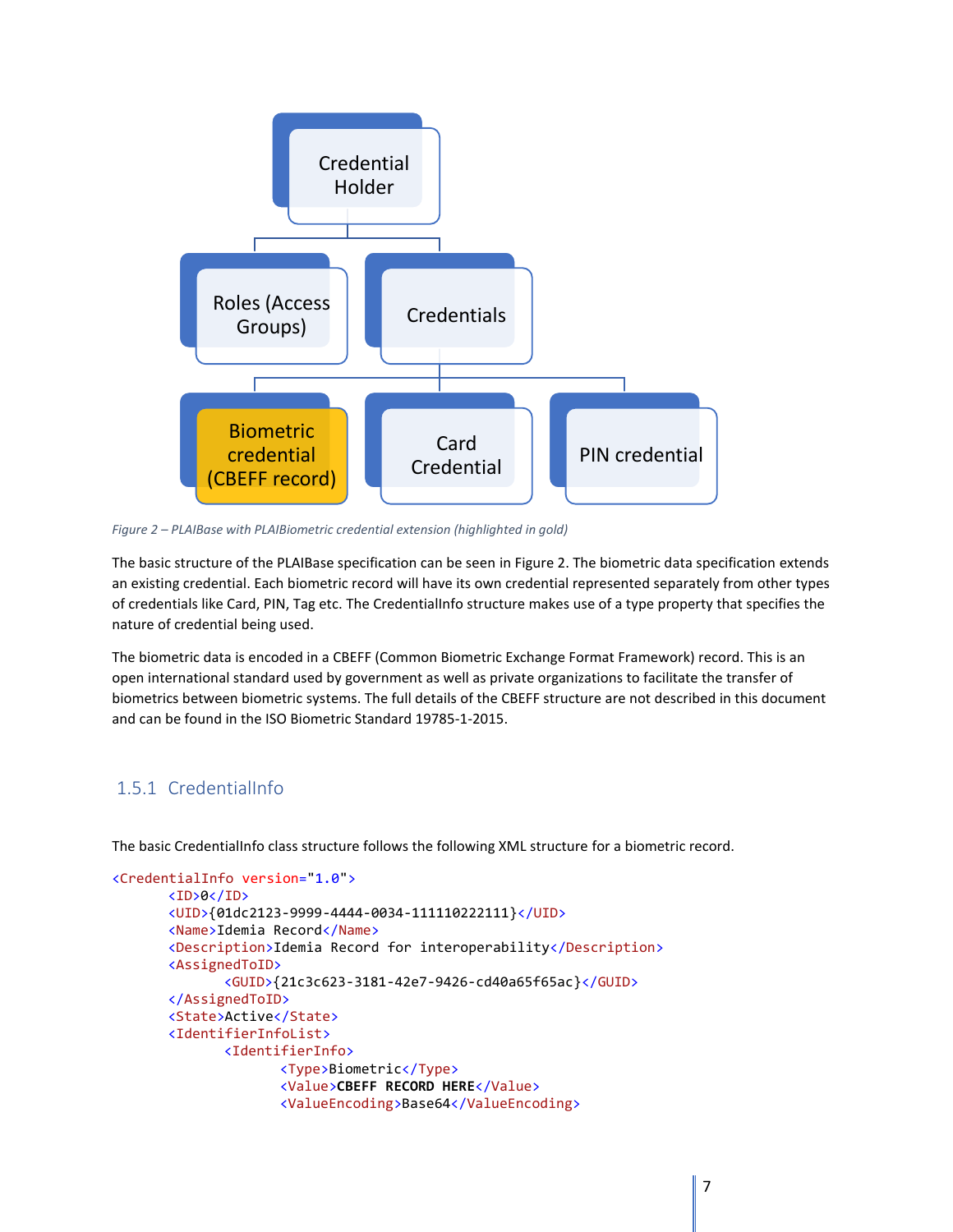#### </IdentifierInfo> </IdentifierInfoList> <PermissionIDList /> </CredentialInfo>

| CredentialInfo | ID                                                               |                                                                                                           |
|----------------|------------------------------------------------------------------|-----------------------------------------------------------------------------------------------------------|
|                | UID                                                              |                                                                                                           |
|                | Name                                                             |                                                                                                           |
|                | Description                                                      |                                                                                                           |
|                | AssignedToID                                                     | ID; or                                                                                                    |
|                |                                                                  | UID                                                                                                       |
|                | Version                                                          |                                                                                                           |
|                | Disability                                                       |                                                                                                           |
|                | Valid From                                                       |                                                                                                           |
|                | Valid To                                                         |                                                                                                           |
|                | State (Active/Damaged/Destroyed/Expired<br>Inactive/Lost/Stolen) |                                                                                                           |
|                | IdentifierInfoList                                               | Type (Card/Biometric/Keyfob/PIN)<br>Value Encoding (Base64, Decimal, Hex, String)<br>Value - CBEFF Record |
|                | CardComponentList                                                | Type<br>ValueEncoding<br>Value                                                                            |

## <span id="page-7-1"></span><span id="page-7-0"></span>2. Common Biometrics Exchange Format Framework (CBEFF) 2 .1 Prerequisites: Biometric Organization Registration

Prior to starting the biometrics integration, the PSIA mandates that all organizations be registered with the International Biometrics Identity Association (IBIA) as a Biometric Organization. This registration will assign an organization identifier to your organization. The identifier that is allocated to your organization is used in all CBEFF records that contain information from your biometrics organization. This allows the receiver of the CBEFF record to identify the organization from where the biometric data originated.

To register as a biometrics organization, go to <https://www.ibia.org/cbeff/iso>

To check if your organization as has already been registered with the IBIA go to [https://www.ibia.org/cbeff/iso/biometric-organizations.](https://www.ibia.org/cbeff/iso/biometric-organizations) This site will show you the organization identifier in both hexadecimal and decimal format.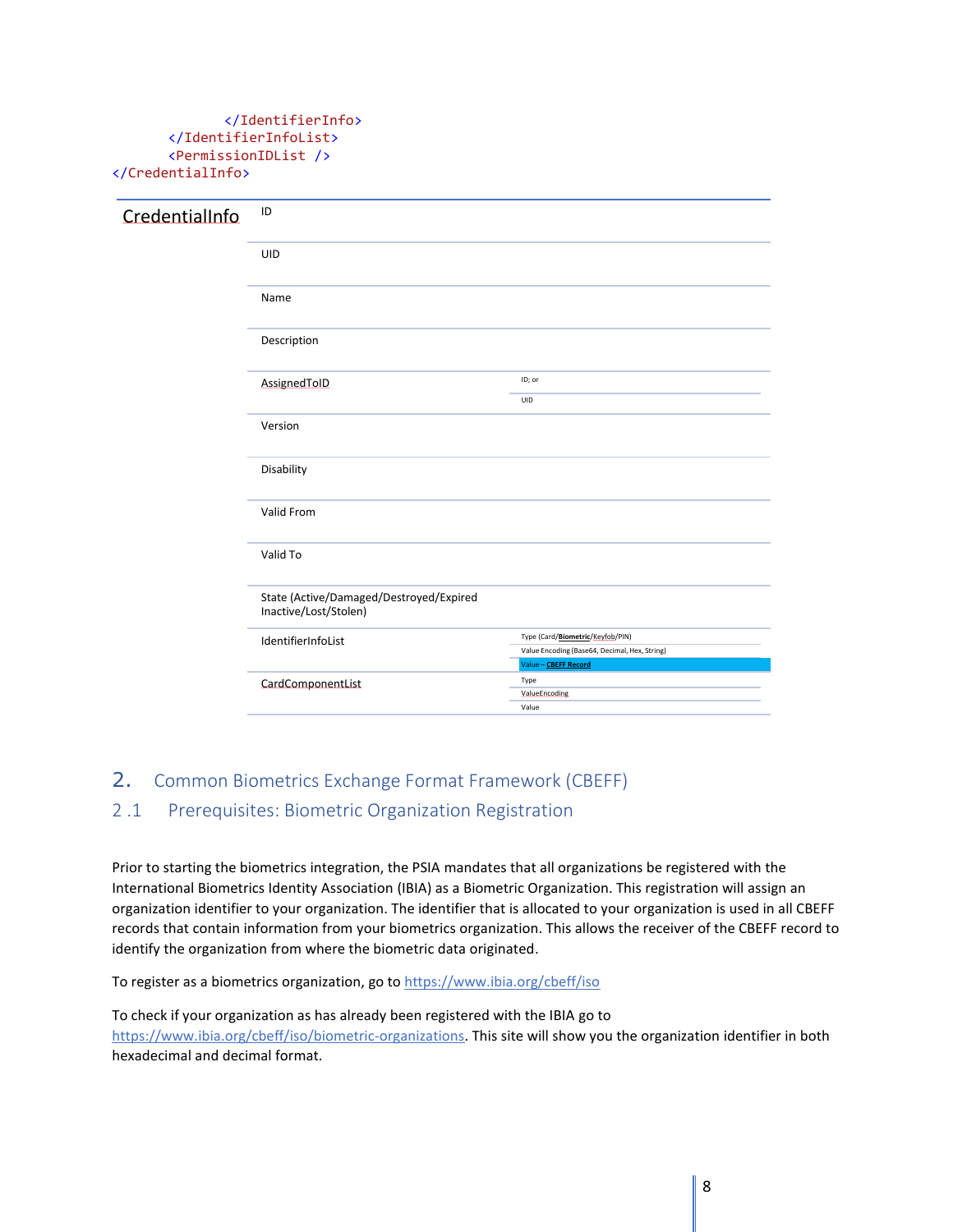## <span id="page-8-0"></span>2 .2 CBEFF Specification

The full details of the CBEFF specification can be found in the ISO Biometric Standard 19785-1-2015 document. At the time of writing this document, the version in use was ISO/IEC 19785-1 (Second Edition 2015-08-01). The PSIA are not licensed to provide the full CBEFF, only the PLAIBiometric derivative. To purchase a copy of the full specification document go to <https://www.iso.org/standard/66179.html>

## <span id="page-8-1"></span>2 .3 Supported CBEFF structures

PLAIBiometric supports only the Simple and Complex BIR structures as defined in the CBEFF standard.

- 1. **Simple BIR structure**: Usually only contains a single biometric record (e.g. 2 iris images, or a set of 4 fingerprint images of right hand) per CBEFF structure, because it only has a single Standard Biometric Header (SBH) that describes the data.
- 2. **Complex BIR structure**: Contains multiple and tiered levels of the SBH to allow for all biometrics belonging to a single credential holder to be transmitted in on CBEFF record. This allows for multiple records of the same modality (e.g. Left and Right IRIS and 10 fingerprints) and well as multiple modalities such as Fingerprint, Face, Iris, and Palm Vein. This is of value when a manufacturer supports multiple modalities of biometrics that cannot be described in a single SBH.
- 3. **Multiple CBEFF BIR structure**: Allows for the aggregation of multiple CBEFF credentials into a single record and is therefore not suitable for PLAI currently.

The multiple CBEFF BIR structure is **NOT** supported as part of the PSIABiometrics profile.

## <span id="page-8-2"></span>2 .4 Data Flow and resolution

- 1. When a new biometric record is created, the PLAI Agent will be notified and it will distribute the record to all listening systems that has implemented the PSIABiometrics profile. Each system receiving a CBEFF record will be responsible for processing the message to determine if the record is relevant to that biometric system. Examples of non-relevant data:
	- a. A fingerprint system receives a CBEFF record containing data from an Iris system, it will discard the information it receives as it has no relevance to a fingerprint system.
	- b. A fingerprint system receives proprietary templates from a different fingerprint system, it would ignore these messages.
- 2. To facilitate conflict resolution the PLAIBiometric information being sent regarding the CBEFF record contains a Created Date and Last Updated Date as part of the CredentialInfo. (Refer to Area Control Specification; Section 1.12)
- 3. The PLAIBiometric extension provides no mechanism for biometric deduplication or duplication detection.

## <span id="page-8-3"></span>2 .5 Biometric Organization Specific Identifiers

The CBEFF record has many fields that are specific to a biometric manufacturer. Examples of these fields include:

- BDB capture device type
- BDB capture device subtype
- CBEFF\_BDB\_format\_type
- CBEFF\_BDB\_comparison\_algorithm\_type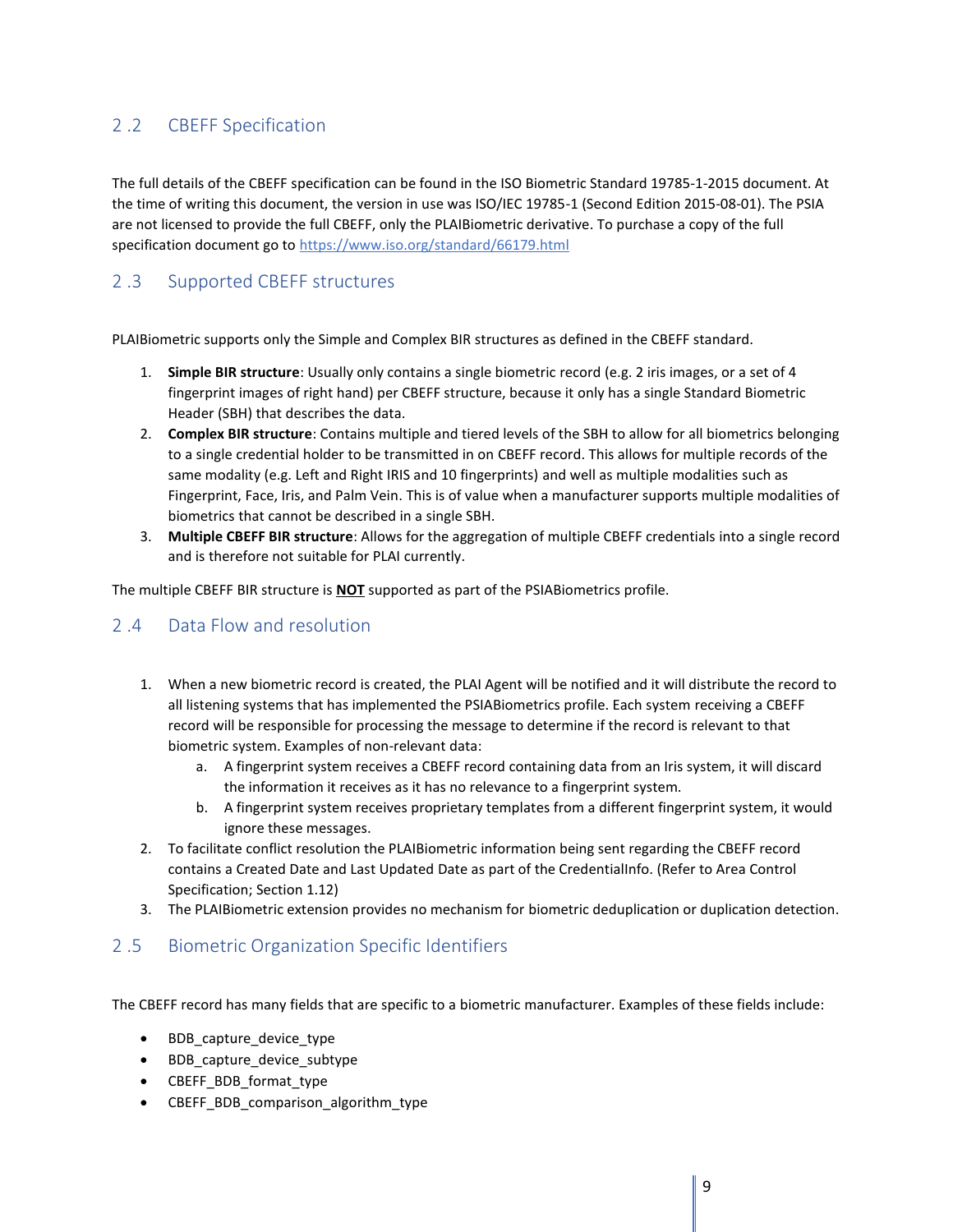- CBEFF\_BDB\_feature\_extraction\_algorithm\_type
- CBEFF\_BDB\_compression\_algorithm\_type
- CBEFF\_BDB\_PAD\_technique
- CBEFF\_BDB\_product\_type
- CBEFF BDB quality algorithm type

The PSIA does not require that you register these fields with the IBIA but does **recommend** that you register them with the PSIA. These identifiers will be included as an Annex to this document for other manufacturers to interface with. An online representation of these will also be available at https://psialliance.org.

## <span id="page-9-0"></span>2 .6 CBEFF Validation Tools and development tools

The PSIA does not provide any tools to validate a CBEFF structure. The following tool can be downloaded to determine the validity of your CBEFF record. [https://www.nist.gov/itl/computer-security-division/biometrics](https://www.nist.gov/itl/computer-security-division/biometrics-resource-center-website/nistitl-conformance-test-suite)[resource-center-website/nistitl-conformance-test-suite.](https://www.nist.gov/itl/computer-security-division/biometrics-resource-center-website/nistitl-conformance-test-suite)

There are also pay ware SDK's available that simplify the creation of the CBEFF record. PSIA do not endorse any vendors implementation and biometric vendors are responsible for the entirety of their compliant PLAI Adapters. Here are some examples of these SDK's:

<https://www.aware.com/biometrics/nistpack/>

<http://www.netxsolutions.co.uk/impexlibrary.aspx>

[https://www.lakotasoftware.com](https://www.lakotasoftware.com/)

**Note**: The PSIA has not tested any of the SDK's mentioned above. It still remains the responsibility of the integrator to ensure the validity of the CBEFF record.

## <span id="page-9-1"></span>3. Biometric Standards

Interoperability is critical when sharing biometrics between disparate biometric systems for interoperability it is important to be conscientious on the type of biometric information being sent and the formatting of biometric records. The below is an informative list and is meant to be understood as recommended best practices for biometric interoperability.

### <span id="page-9-2"></span>3 .1 Biometric format standard representations

PSIA strongly encourage the use of standards based biometric formats. At the time of this publication Table 1 contains a list of standard published specifications. The below are industry formats that are open-standard and non-supplier specific formats for interoperability between biometric brands.

| <b>Biometric Modality</b> | RAW formats (e.g.<br>Images) | <b>PROCESSED formats</b><br>(e.g. Minutiae<br>extracted template<br>data) |
|---------------------------|------------------------------|---------------------------------------------------------------------------|
|                           |                              |                                                                           |